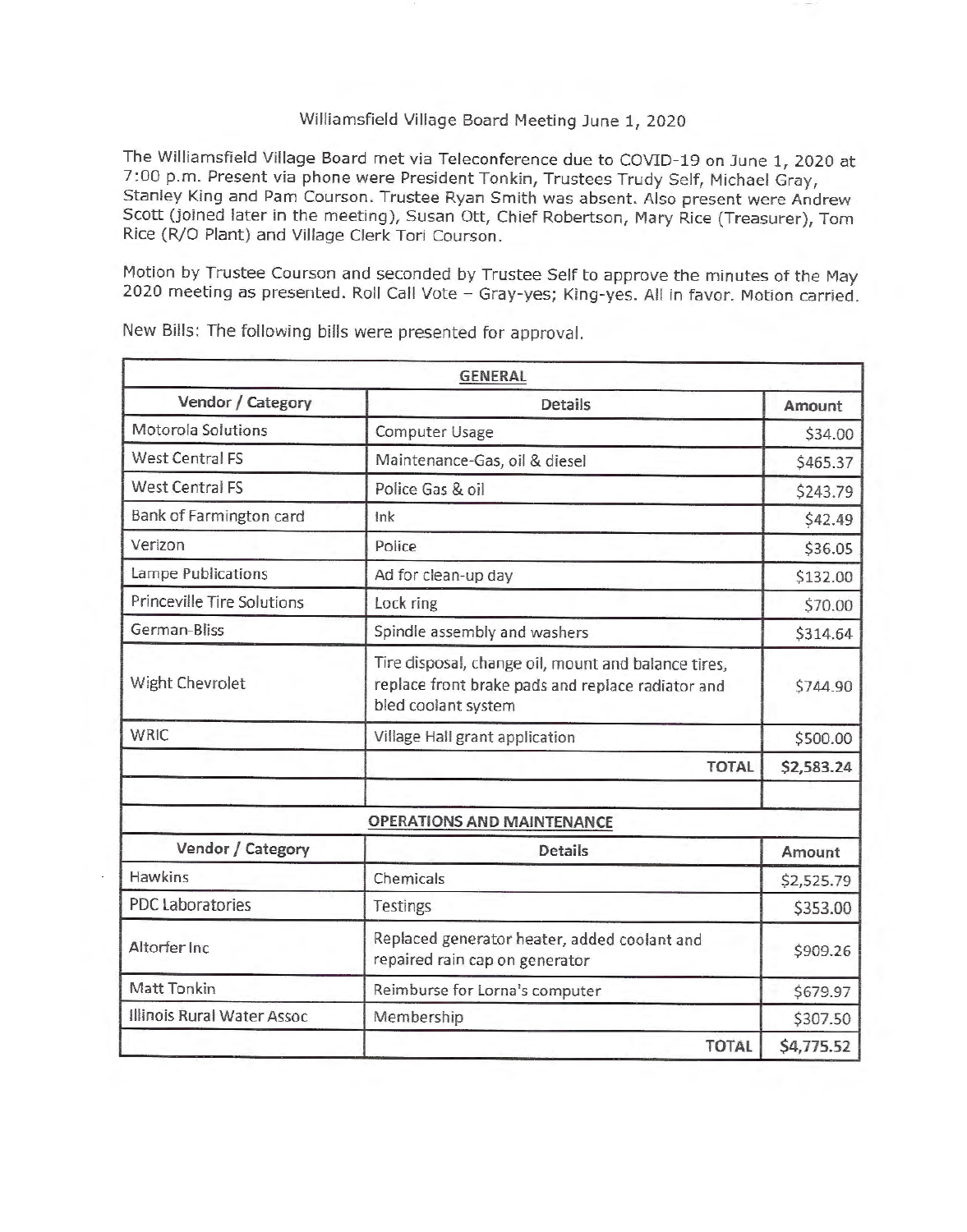| DOUBET-BENJAMIN PARK    |                                                                            |          |  |
|-------------------------|----------------------------------------------------------------------------|----------|--|
| Vendor / Category       | <b>Details</b>                                                             | Amount   |  |
| Spoon River Landscaping | General labor or pruning & mulching. Applied<br>herbicide to trees and bed | \$725.00 |  |

Motion by Trustee Gray and seconded by Trustee King to approve the new bills as presented. Roll Call Vote - Courson-yes; Self-yes. All in favor. Motion carried.

Trustee Gray provided details on the review of financial statements, percent over and percent under for the month. All were in order. Motion by Trustee Gray and seconded by Trustee Courson to approve the financial statements. Roll Call Vote - King-yes; Self-yes. All in favor. Motion carried.

## Public Comment: NA

Correspondence: President Tonkin stated he received a formal notice from USDA stating the pre-application was accepted for the water grant process and the final application could now be submitted. He is working with Mary Rice (Treasurer) on this.

Street Report: President Tonkin stated Don Smith and Mark Niebuhr have been cold patching in 3 main areas to get ready for oil and chipping, they will need to order more cold patch soon, which can likely be covered by the \$10,000 designated to cold patch in the Motor Fuel Tax. Trustee Gray stated the culvert on Pine was ran over by a vehicle and is collapsed and needs attention soon, he also stated all culverts need to be checked for proper water flow. President Tonkin indicated that Mark Niebuhr suggested purchasing double wall pvc pipe for culverts which is cheaper, but President Tonkin wants to make sure it is strong enough and will follow up with Trustee King on this.

Police Report: Chief Robertson stated the new squad car will be delivered and ready to patrol on June 8th and the Tahoe's equipment will be removed and it will be ready to be sold. Chief Robertson also stated the Police staff are working on unsightly properties. President Tonkin stated he is in correspondence with the Knox County Sheriff's Department for advice on appropriate policing levels and security for our Village's size. Four applications have been submitted for the Chief of Police position; President Tonkin reached out to all 4 and heard back from 2 applicants so far.

Parks Report: Parks Association would like to remind everyone to contact Pam to reserve the pavilion at Doubet- Benjamin Park if restrictions are lifted.

Volunteers replanted the butterfly garden. Garden Club held a plant swap on May 23 and extra leftover plants were planted in the garden.

It's been requested that in the future, we are contacted before any trees or shrubs are removed from the arboretum as many plants and trees bud and leaf out a lot later than others Many of our trees and plants are planted by volunteers and donated in memory of a loved one.

Mark has mentioned replacing a field tile by the metal bridge. That would be great as flowers are being drowned out in that area.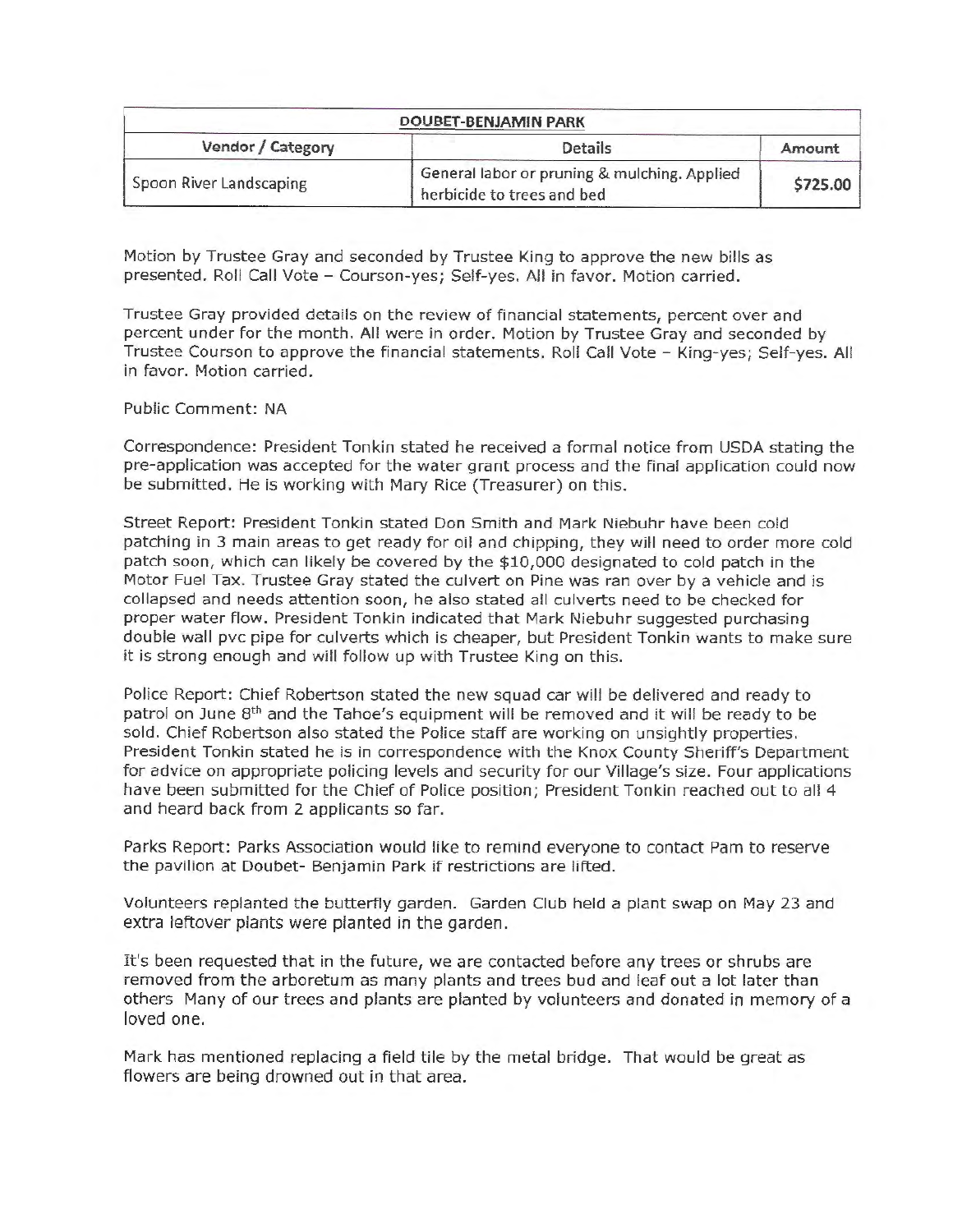The tall grass areas look good and add to the disc golf course. Thank you to our maintenance guys for everything, the park looks great.

One of the parks association's goals for this year is to resurface and extend the walking/bike path from the restrooms to the north parking lot and back to the path. Five years ago, when the path was resurfaced, we had many volunteer workers and tractors and used shovels. Mark thinks he can use a spreader to do the resurfacing if that would be approved by the village board.

We'd like to set a date for a subcommittee meeting regarding Williamsfield Veteran's Memorial Park, hopefully for some time in June with two village trustees, two Legion members, two DAR members, and two parks association members if everyone is comfortable meeting by then. Trustee Courson, Trustee Gray and President Tonkin volunteered to be members of the subcommittee.

The \$15,000 donation from the Ralph Norman Foundation to the Park Association that aligns with the Parks goals for 2020 was sent to the Village. President Tonkin suggested writing one check to the Parks Association, so the Village did not have to write a check every time a bill was issued and didn't have to administer another account. Trustee Gray wanted the money to stay in the Village account because only the revenue was included in the Annual Budget and so the Village Board could monitor and control the funds. Trustee Gray indicated that transferring all the funds now would create a large expense variance. In fact, although the schedule and scope of likely expenditures against that donation was unknown and unspecified by the Norman Foundation at the time the Budget Ordinance was passed (April 6<sup>th</sup>) a line item cost under Park Maintenance offsetting the \$15,000 donation was included in the budget ordinance passed by the Trustees at that time. President Tonkin indicated that after the Budget Ordinance was passed at the April  $6<sup>th</sup>$  Village Board meeting, he received instructions from the Norman Foundation in late May regarding the basis for the \$15,000 donation that he forwarded to Mary Rice (Treasurer) May 26<sup>th</sup> and to the Trustees during the June 1st Board Meeting. Motion by Trustee Gray to keep the donation on Village books and seconded by Trustee King. Roll Call Vote - Courson-no; Self-yes. Motion carried.

Water Report: Tom Rice stated the RO membrane failed to start a couple of times and he had to reset it in the night, when it quits, an electrician will have to look at it. Trustee King asked Tom about a lot of water usage and they wonder if it is caused by FS spraying.

Maintenance Department: Trustee King stated Waylon Courson and Dylan Tucker were hired to help with the mowing around town and Mark stated both were working hard. They have been mowing and spraying weeds. President Tonkin stated if Mark and Don run out of cold patch and are at stand still, they are going to work on repairing the sidewalk on East Gale Street. President Tonkin indicated he would enquire of Andy Logsdon (Bruner Cooper and Zuck) whether cold patch purchases made soon could be recovered against the requested MFT funds.

Old Business: President Tonkin nominated Andrew Scott for Stuart Hickerson's vacant Trustee position, he asked the Board if they had any questions or concerns. Motion by Trustee Gray and seconded by Trustee King for Andrew to fill the vacant position. Roll Call Vote - Courson-yes; Self-yes. All in favor. Motion carried.

There is no update on the Mapping plans until WADCO can meet again after the COVID-19 restrictions are lifted.